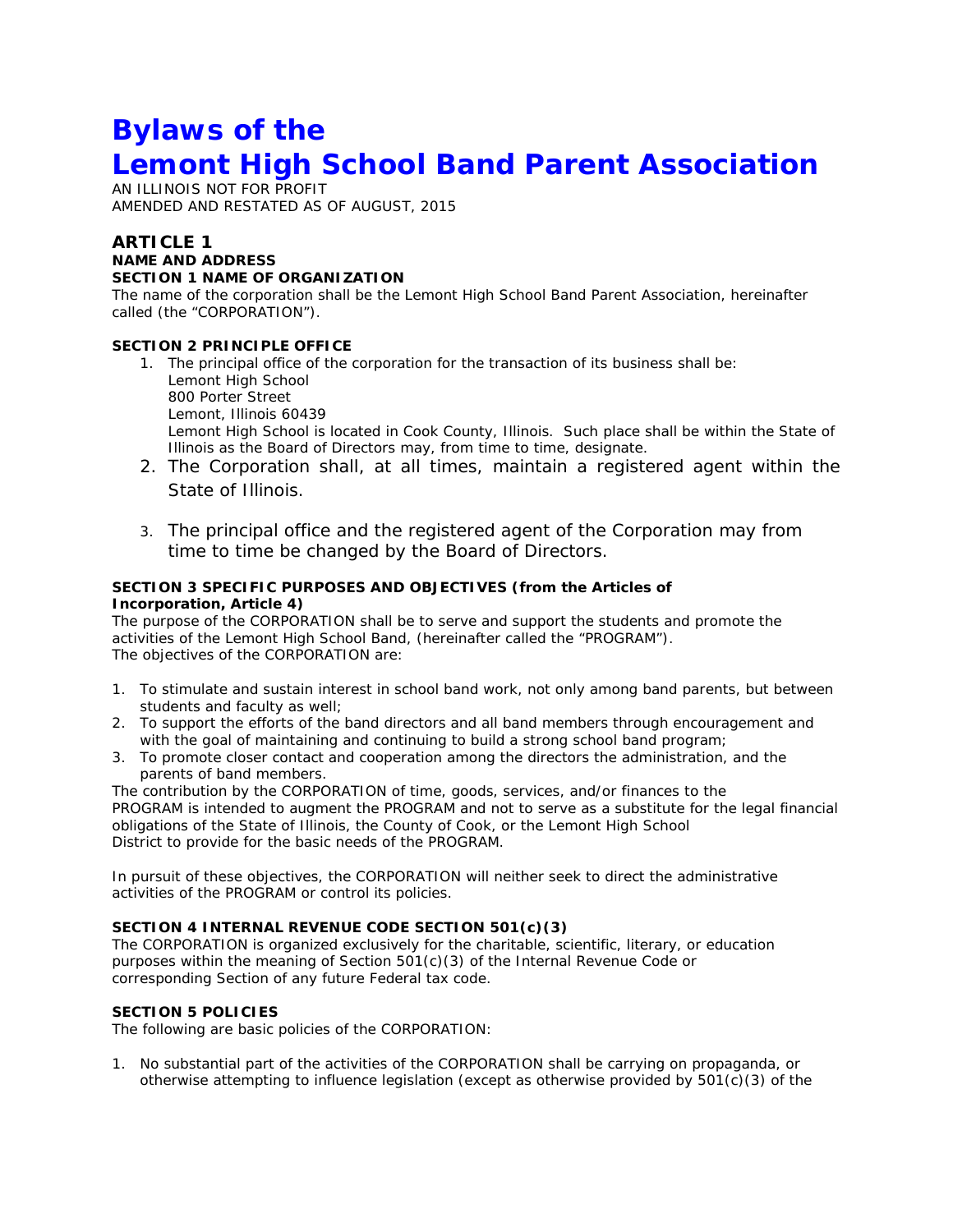Internal Revenue Code) or participating in, or intervening in (including the publication or distribution of statement) any political campaign on behalf of, or in opposition to, any candidate for public office.

- 2. In the event of dissolution, all of the remaining assets and property of the CORPORATION shall, after payment of all necessary expenses thereof, be distributed to organizations that qualify under IRC Section 501(c)(3) or corresponding provisions of any subsequent federal tax laws, or to the Federal government or State or local governments for a public purpose. Any such assets not so disposed of shall be disposed of by the Circuit Court of the county in which the principal office of the Corporation is then located, exclusively for such purposes or to such organization(s), as said Court shall determine, which are organized and operated exclusively for such purposes.
- 3. In any year in which the organization is a private foundation as described in IRC Section 509(a), the CORPORATION shall distribute its income for said period in such time and manner as not to subject it to tax under IRC 4942 and the CORPORATION shall not (a) engage in any act of self dealing as defined in Section 4941(d), (b) retain any excess business holdings as defined in Section 4943(c), (c) make any investments in such a manner as to subject the CORPORATION to tax under Section 4944, (d) or make any taxable expenditures as defined in Section 4945(d) or corresponding provisions of any subsequent federal tax laws.
- 4. Notwithstanding any other provision of the Articles of Incorporation or Bylaws, the CORPORATION shall not conduct or carry on any activities not permitted to be conducted or carried on by an organization exempt from taxation under Section 501(c)(3) of the Internal Revenue Code. The CORPORATION shall not, except to an insubstantial degree, engage in any activities or exercise any powers that are not in furtherance of the primary purpose of this organization.

# **ARTICLE 2 MEMBERS**

# **SECTION 1 CLASSES AND RIGHTS OF MEMBERS**

The CORPORATION shall have two classes of members. The designation of each class and the qualifications of the members of each class shall be as follows:

- 1. Active Enrolled Members: Parents, guardians providing mandatory financial and general sponsorship of students actively enrolled in the Program, who are willing to subscribe to the purpose and bylaws of the CORPORATION are eligible for this membership. These active members shall have all the rights and privileges of membership including the right to vote and/or serve on the Board of Directors. Families are limited to two active members. Each active member shall have one vote Active members are entitled to receive newsletter, calendars and program information as long as they are in good standing with the CORPORATION
- 2. Non-active Informed Members: Alumni who are willing to subscribe to the purpose and bylaws of the CORPORATION are eligible for this membership. Non-active members shall not have voting privileges and may not serve on the Board of Directors. Non-active members are entitled to receive newsletter, calendars and program information.
- 3. The record of names and addresses of the members of the CORPORATION shall constitute the membership list of this CORPORATION and shall not be used, in whole or part, by any person for any purpose not reasonably related to a member's interest as a member.

# **SECTION 2 TERMINATION OF MEMBERSHIP**

The Board of Directors by affirmative vote of a majority of the board may suspend or expel a member for cause after an appropriate hearing, and may, terminate the membership of any member who becomes ineligible for membership or any member in default in the payment of dues.

# **SECTION 3 RESIGNATION**

Any member may resign by filing a written resignation with the secretary, but such resignation shall not relieve the member so resigning of the obligation to pay any dues, assessments, or other charges theretofore accrued and unpaid.

# **SECTION 4 REINSTATEMENT**

Upon written request signed by a former member and filed with the secretary, the Board of Directors may, by an affirmative vote of three fourths of the members of the board, reinstate such former member to membership on such terms as the Board of Directors may deem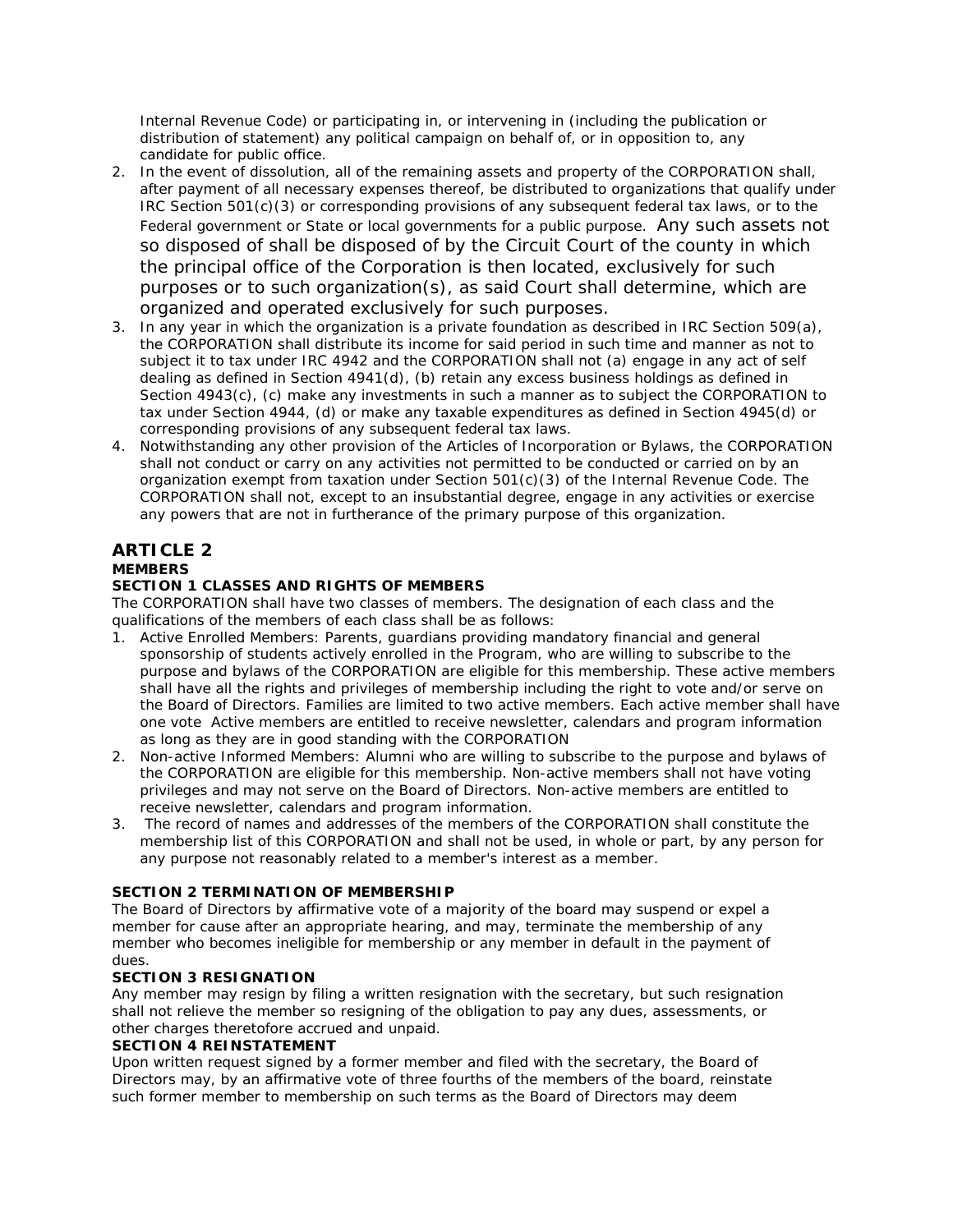#### appropriate.

### **SECTION 5 TRANSFER OF MEMBERSHIP**

Membership in this CORPORATION is not transferable or assignable.

### **SECTION 6 NON-LIABILITY OF MEMBERS**

Members are not personally liable for the debts, liabilities, or obligations of the CORPORATION.

### **SECTION 7 RESPONSIBILITIES OF MEMBERS**

All members of the CORPORATION are expected to assist with and support fund raising efforts of the CORPORATION.

# **ARTICLE 3 MEETINGS OF MEMBERS SECTION 1 ANNUAL MEETING**

An annual meeting will be held each year in April for the purpose of electing officers and for transaction of such business as may come before the meeting.

#### **SECTION 2 GENERAL MEETINGS**

General meetings will be scheduled throughout the school year and during break periods as determined by the band director and the Board of Directors. The Board of Directors may designate any place as the place for any general, special or annual meetings. If no designation is made, meetings will be held at Lemont High School. Specific room assignments will be posted on the band website. **SECTION 3 SPECIAL MEETINGS**

Special meetings may be called at the discretion of the president or the band director.

#### **SECTION 4 CONDUCT OF MEETING**

Meetings of members shall be presided over by the President of the CORPORATION or, in his or her absence, by the Vice President of the CORPORATION or, in the absence of all of these persons, by a Chairperson chosen by a majority of the voting members present. The Secretary of the CORPORATION shall act as Secretary of all meetings of members, provided that, in his or her absence, the presiding officer shall appoint another person to act as Secretary of the Meeting. Meetings shall be governed by "Robert's Rules of Order", as such rules may be revised from time to time, insofar as such rules are not inconsistent with or in conflict with these Bylaws, with the Articles of Incorporation of this CORPORATION, or with provisions of law.

### **SECTION 5 NOTICE OF MEETINGS**

Regular meetings of the members, also referred to as Band Parent meetings or general membership meetings shall be held monthly, at dates and times to be determined by the Board of Directors at the start of each fiscal year. Meeting dates will be published in the Band Booster's monthly newsletter available on the corporation's web site. Notice of any special meeting of the meetings shall be given at least 2 days previous thereto transmitted by electronic means to the email address, facsimile number, or other contact information appearing on the records

 of the corporation as may be authorized or approved in the articles of incorporation or the bylaws. or on the band website

#### **SECTION 6 QUORUM**

Attendance by 5 members of which two must be Officers shall constitute a quorum for the transaction of business at a general membership meeting.

### **SECTION 7 PROXIES**

Voting rights may not be assigned to another person or voting member by proxy.

### **SECTION 8 VOTING**

- 1. Each member shall have one vote on any matter requiring the approval of the members of the CORPORATION.
- 2. Voting at duly held meetings shall be by voice vote. (except for election of officers)
- 3. Voting on any question or in any election may be by voice unless the chair of the meeting shall order or any two members shall demand that voting be by ballot.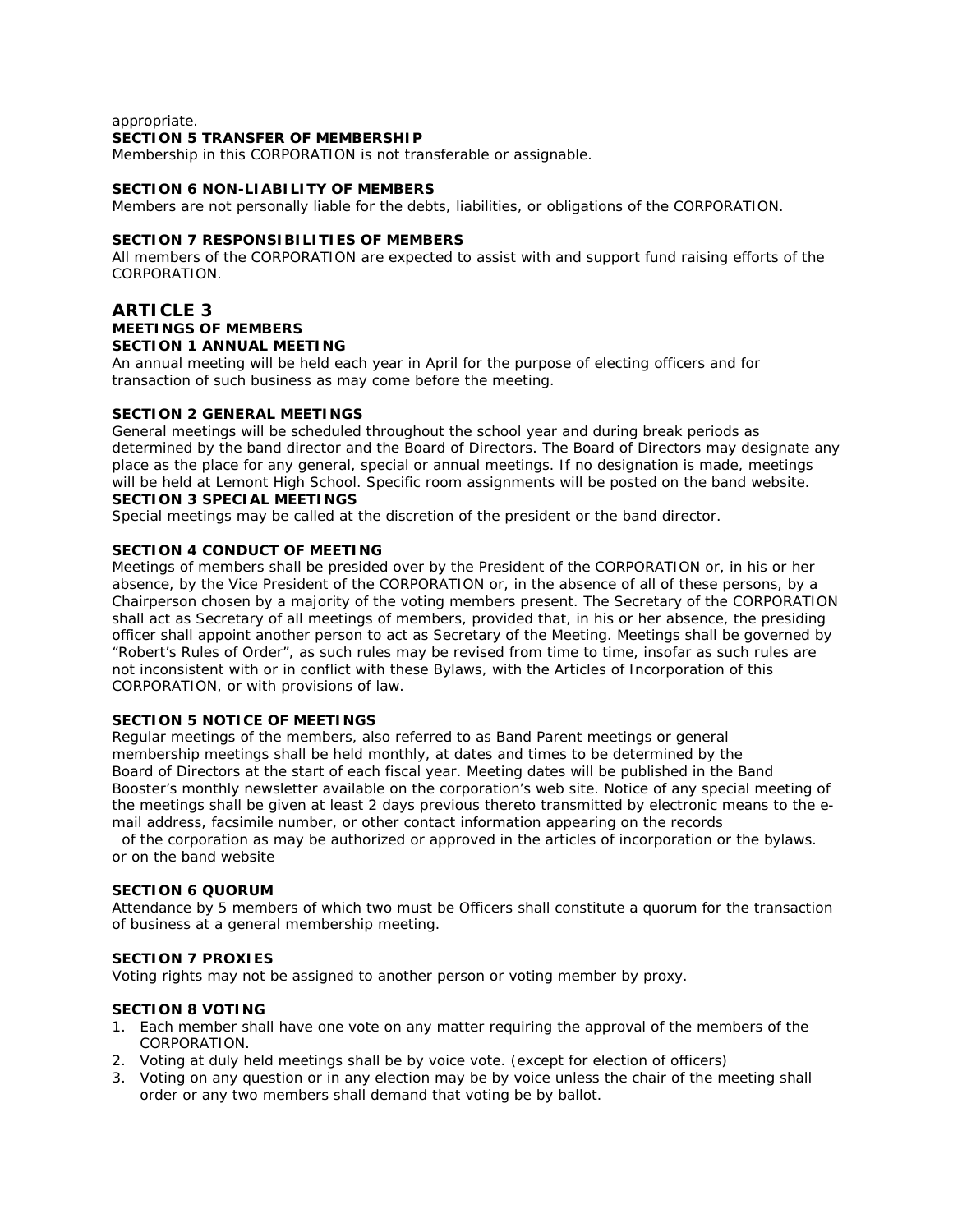# **ARTICLE 4 BOARD OF DIRECTORS SECTION 1 GENERAL POWERS**

The affairs of the CORPORATION shall be managed by or under the direction of its Board of Directors. Board members are not eligible for any compensation for their efforts on behalf of the CORPORATION.

# **SECTION 2 NUMBER, TENURE AND QUALIFICATIONS OF DIRECTORS**

The directors of the CORPORATION shall consist of the four officers, the band director, and the Chosen chairpersons of standing committees. Collectively, they shall be known as the Board of Directors. The number of directors shall not be less than (5) five and no more than (9) nine. The number may be changed by amendment of this Bylaw, or by repeal of this Bylaw and adoption of a new Bylaw, as provided in these Bylaws.

### **SECTION 3 REGULAR MEETINGS**

Meetings of the Board of Directors shall be held monthly at dates and times to be determined by the Board of Directors at the start of each fiscal year. The Board of Directors may designate any place as the place for any general, special or annual meetings. If no designation is made, meetings will be held at Lemont High School. Specific room assignments will be posted on the band website.

### **SECTION 4 SPECIAL MEETINGS**

Special meetings may be called at the discretion of the president or the band director.

### **SECTION 5 CONDUCT OF MEETING**

Meetings of the Board of Directors shall be presided over by the President of the CORPORATION or, in his or her absence, by the Vice President of the CORPORATION or, in the absence of all of these persons, by a Chairperson chosen by a majority of the voting members present. The Secretary of the CORPORATION shall act as Secretary of all meetings of the Board of Directors, provided that, in his or her absence, the presiding officer shall appoint another person to act as Secretary of the Meeting. Meetings shall be governed by "Robert's Rules of Order", as such rules may be revised from time to time, insofar as such rules are not inconsistent with or in conflict with these Bylaws, with the Articles of Incorporation of this CORPORATION, or with provisions of law.

### **SECTION 6 NOTICE OF MEETINGS**

Notice of any special meeting of the Board of Directors shall be given at least 5 days previous thereto to each director at his or her by email except that no special meeting of directors may remove a director unless written notice of the proposed removal is delivered 10 days prior to the meeting. **SECTION 7 QUORUM**

Attendance by 5 directors of which two must be officers shall constitute a quorum for the transaction of business at any meeting of the Board of Directors. If quorum is not attained at said meeting, a majority of the directors present may adjourn the meeting to another time without further notice.

### **SECTION 8 MANNER OF ACTING**

The act of a majority of the Board of Directors present at a meeting at which a quorum is present shall be the act of the Board of Directors, unless the act of a greater number is required by statute, these bylaws, or the Articles of Incorporation. No director may act by proxy on any matter.

### **SECTION 9 VACANCIES**

- 1. Vacancies on the Board of Directors shall exist (a) on the death, resignation or removal of any director.
- 2. Resignation: Any director may resign effective upon giving written notice to the President, the Secretary, or the Board of Directors, unless the notice specifies a later time for the effectiveness of such resignation. No director may resign if the CORPORATION would then be left without a duly elected director or directors in charge of its affairs, except upon notice to the Attorney General.
- 3. Removal. Causes for removal of a director shall be:
	- a. Legal Cause. The Board of Directors may declare vacant the office of a director who has been declared of unsound mind by a final order of court, or convicted of a felony, or been found by a final order or judgment of any court to have breached any duty under the Illinois General Not for Profit Corporation Act.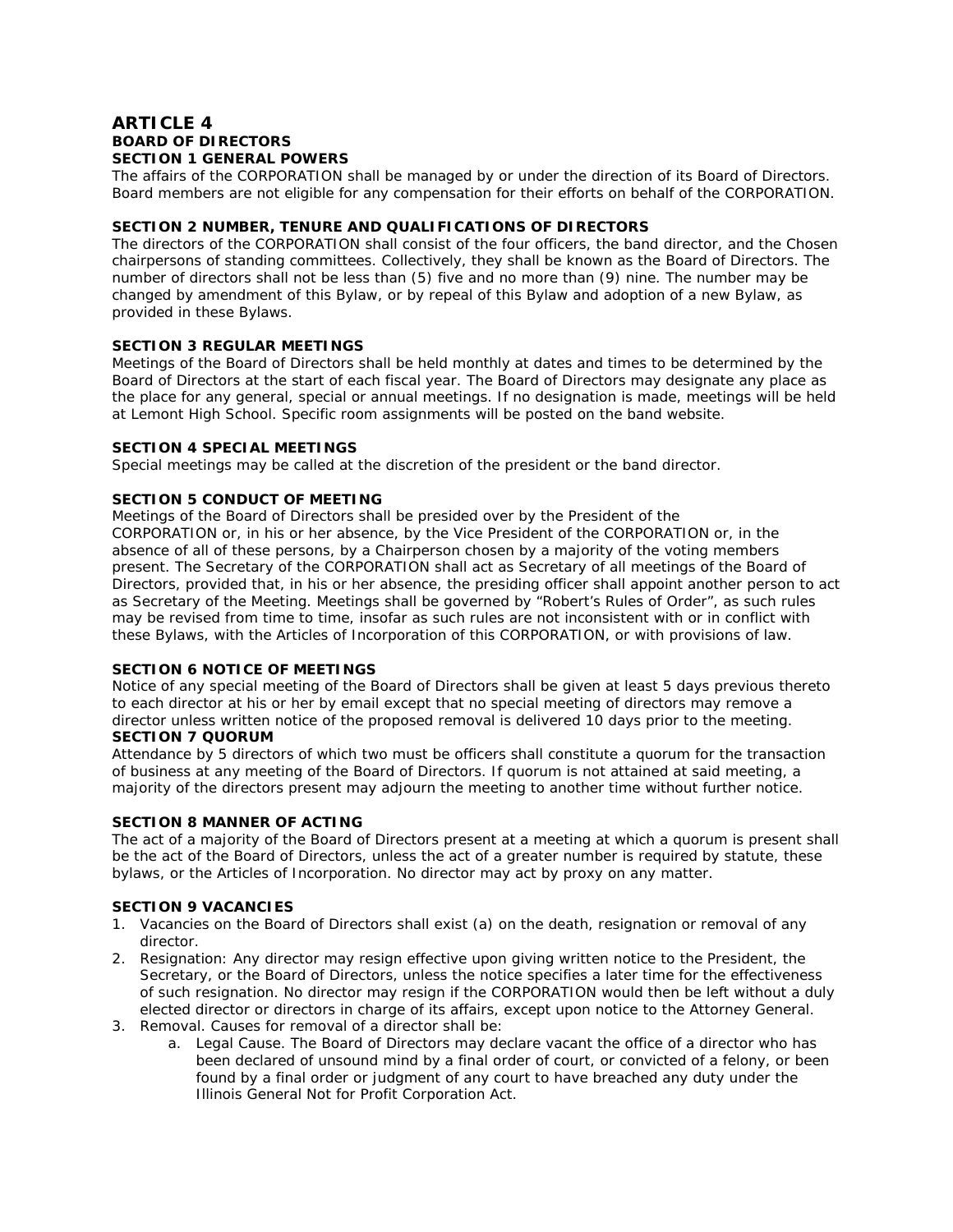- b. Incompetence. This is subjective and will be left to the discretion of the Board of Directors. One warning followed by an opportunity for response shall constitute due process.
- c. Attendance. Failure to attend two (2) consecutive Board meetings without just cause shall constitute reason for removal.
- d. Recall. A recall of an elected officer or representative may be initiated by any voting member of the constituency by whom the director was elected. A petition signed by 1/4 of the voting members of the constituency will constitute cause for such recall election. Notice to the entire constituency must be given at least 30 days before the general meeting on which it will be voted. Removal must be by 2/3 vote of the members present and eligible to vote.
- 4. Any vacancy occurring in the Board, shall be filled by appointment by the president of an active member in good standing, subject to approval by a majority of the Directors then in office though less than a quorum of the Board.
- 5. A person elected to fill a vacancy as provided by this Section shall hold office until the next annual election of the Board of Directors or until his or her death, resignation or removal from office.

# **SECTION 10 RESIGNATION AND REMOVAL OF DIRECTORS**

A director may resign at any time upon written notice to the Board of Directors. A director may be removed with or without cause, as specified by statute or bylaws.

# **SECTION 11 INFORMAL ACTION**

The authority of the Board of Directors may be exercised without a meeting if a consent is in writing, setting forth the action taken, is signed by all of the directors entitled to vote.

### **SECTION 12 COMPENSATION**

Directors shall serve without compensation except that they shall be allowed reasonable advancement or reimbursement of expenses incurred in the performance of their regular duties as specified in this Article.

# **SECTION 13 PRESUMPTION OF ASSENT**

A director of the CORPORATION who is present at a meeting of the Board of Directors at which action on any CORPORATION matter is taken shall be conclusively presumed to have assented to the action taken unless his or her dissent shall be entered into the minutes of the meeting or unless he or she shall file his or her written dissent to such action with the person acting as the secretary of the meeting before the adjournment thereof or shall forward such dissent to the secretary of the CORPORATION immediately after the adjournment of the meeting. Such dissent shall not apply to a director who voted in favor of such action.

### **SECTION 14 VOTING**

Each director seat (i.e. one vote per position) shall have one vote on any matter requiring the approval of the Board of Directors. Voting on any issue may be by voice or by ballot

# **SECTION 15 DIRECTOR QUALIFICATIONS AND RESTRICTIONS**

- 1. All elected officers shall be active Band Parent Association members during the fiscal year in which they serve.
- 2. No individual may hold more than one position on the Board of Directors. However, Directors may chair committees while still maintaining their vote as Directors but may not serve as standing committee chairperson. They may only have one vote on the board.
- 3. Interested persons are prohibited from serving as directors of the CORPORATION. For purposes of this section, "interested persons" means either:
	- a. Any employee of the Lemont High School District excluded from serving on a Board of directors by the policy of the Lemont High School District; It is permitted for members to serve as co-officers however family members may not hold separate seats on the Board.

# **SECTION 16 DUTIES OF THE BOARD OF DIRECTORS**

It shall be the collective duty of the board of directors to:

- 1. Comply with the CORPORATION'S Conflicts of Interest Policy, Appendix 1 of the bylaws, and complete the Conflicts of Interest statement.
- 2. Perform any and all duties imposed on them collectively or individually by law, by the Articles of Incorporation of the CORPORATION, or by these Bylaws;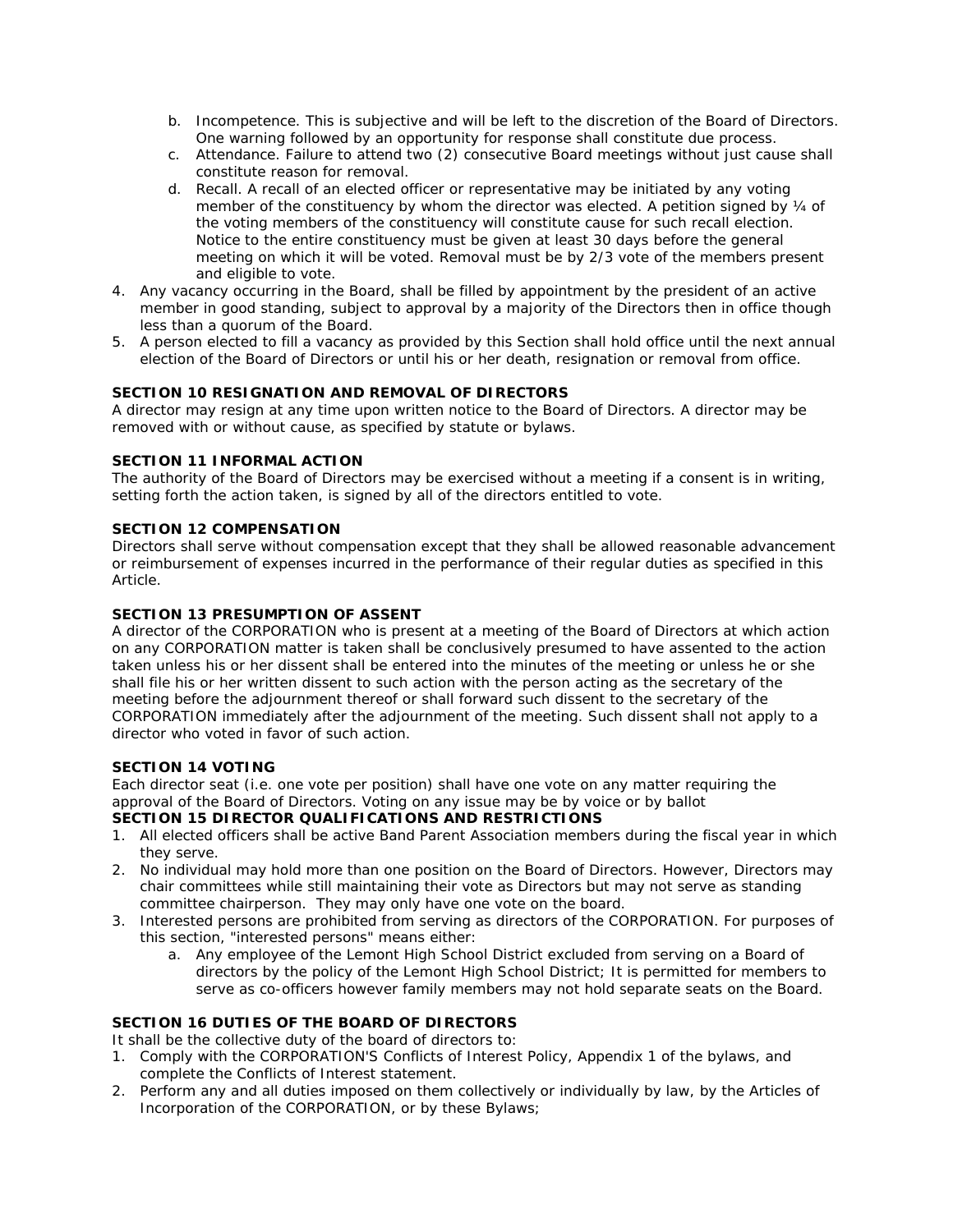- 3. Supervise all officers and agents of the CORPORATION to assure that their duties are performed properly;
- 4. Meet at such times and places as required by these Bylaws;
- 5. Approve the appointment of chairpersons for all committees.
- 6. Review and approve the annual expense budget submitted by the Band Director at the annual Budget Meeting of the Board of Directors. The approved budget must be approved by a majority of the Board of Directors.
- 7. General duties of each respective Officer are listed in sections 4 through 7 of Article 5, while general duties of each Committee Chairperson are listed in section 4 of Article 6.

# **ARTICLE 5 OFFICERS SECTION 1 OFFICERS**

The Board of Directors shall be composed of four elected Officers: the President, the Vice President, the Secretary and the Treasurer

It shall be composed of no more than 9 members and no less than 5 members. If it is later desired that the number of directors shall exceed nine (9), then these bylaws shall amended to state a fixed number of directors. The exact number of directors shall be determined by the Board.

# **SECTION 2 ELECTION AND TERM OF OFFICE**

- 1. The officers of the CORPORATION shall be elected annually by the members at the regular meeting of members in April. If the election of officers shall not be held at such meeting, such election shall be held as soon thereafter as conveniently may be.
- 2. Officers of the CORPORATION shall serve a term of one year consistent with the CORPORATION's fiscal year. Each officer shall hold office for the lesser of (a) a term of one year consistent with the CORPORATION's fiscal year, (b) until his or her successor shall have been duty elected, (c) until his or her death, or (d) until he or she shall resign or shall have been removed in the manner hereinafter provided.
- 3. Election of an officer shall not of itself create contract rights.

# **SECTION 3 REMOVAL**

Any officer elected by the members or appointed by the Board of Directors may be removed by a majority vote of the Board of Directors whenever in the judgment of the Board of Directors the best interests of the CORPORATION would be served thereby.

# **SECTION 4 DUTIES OF THE PRESIDENT**

The President shall:

- 1. Serve as the chief executive officer of the CORPORATION and shall, subject to the control of the Board of Directors, supervise the affairs of the CORPORATION and the activities of the officers. The scope of the President's authority is limited. He or she shall have no governing authority in making policies or rules without the approval of the Board of Directors;
- 2. Perform all duties incident to his or her office and such other duties as may be required by law, by the Articles of Incorporation of the corporation, or by these Bylaws, or which may be prescribed from time to time by the Board of Directors;
- 3. Set the agenda and preside at all meetings of the Board of Directors and at all general membership meetings;
- 4. Act as liaison between the CORPORATION and the Lemont High School administration;
- 5. With the approval of the Board of Directors, appoint chairpersons of all committees;
- 6. Be ex-officio a member of all committees except the nominating committee;
- 7. Keep the Board of Directors informed on all issues;
- 8. Perform additional duties as documented in the job description for the President, subject to modifications approved by the Board of Directors.

# **SECTION 5 DUTIES OF THE VICE PRESIDENT**

The Vice President shall:

- 1. In the absence of the President, perform all the duties of the President, and when so acting shall have all the powers of, and be subject to all the restrictions on, the President;
- 2. Have other powers and perform such other duties as may be prescribed by law, by the Articles of Incorporation, or by these Bylaws, or as may be prescribed by the Board of Directors;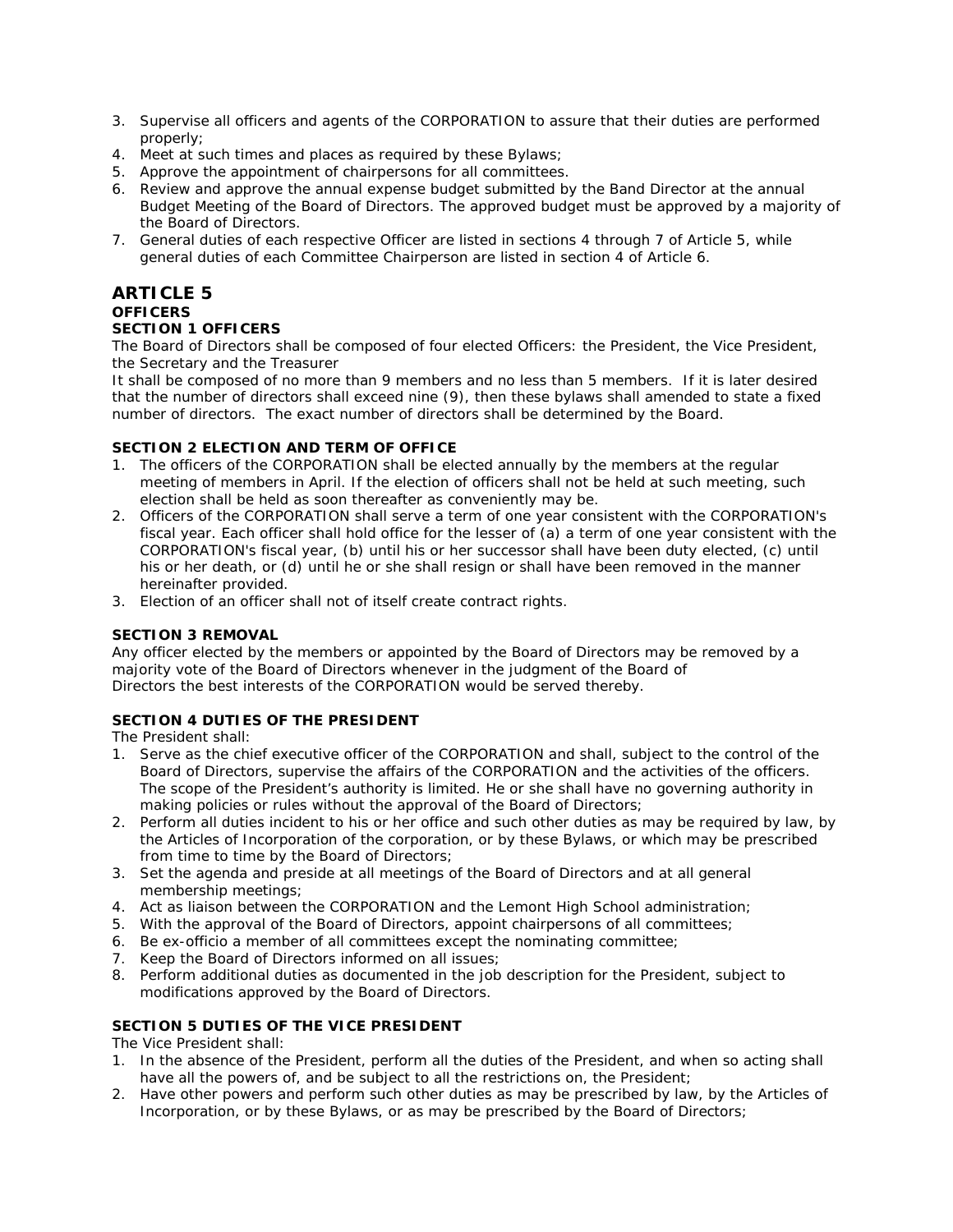3. Perform additional duties as documented in the job description for the Vice President, subject to modifications approved by the Board of Directors.

# **SECTION 6 DUTIES OF THE SECRETARY**

The Secretary shall:

- 1. Certify and keep at the principle office of the CORPORATION at all times the current and up-todate Corporate Records Book. The Corporate Records Book shall contain all original records of the CORPORATION, including, but not limited to: The Articles of Incorporation and any amendments; the Bylaws and any amendments; tax exemption applications and determination letters; bulk mail permit; annual state and federal tax returns; legal contracts; insurance policies; motor vehicle registration certificates; and all official correspondence of the organization;
- 2. Keep at the principal office of the CORPORATION at all times a Book of Meeting Minutes for all meetings of the Board of Directors and for general membership meetings, recording therein the time and place of holding, whether regular or special, how called, the names of those present or represented at the meeting, and the proceedings thereof;
- 3. At general membership and Board meetings, present for approval the minutes of the previous meeting.
- 4. Exhibit at all reasonable times to any director of the CORPORATION, on request therefore, the Corporate Records Book, the Membership Book, and the Book of Meeting Minutes of the CORPORATION;
- 5. Shall conduct all official correspondence for the CORPORATION, and file copies in the Corporate Records Book.
- 6. Oversee the Nominating committee, and provide any assistance requested;
- 7. Perform additional duties as documented in the job description for the Secretary, subject to modifications approved by the Board of Directors.

# **SECTION 7 DUTIES OF THE TREASURER**

The Treasurer shall:

- 1. Be responsible for all funds of the CORPORATION, and deposit or have deposited all such funds in the name of the CORPORATION in such banks or other depositories as shall be selected by the Board of Directors;
- 2. Receive, and give receipt for, monies due and payable to the CORPORATION from any source whatsoever;
- 3. Disburse, or cause to be disbursed, the funds of the CORPORATION as may be directed by the Board of Directors, taking proper vouchers for such disbursements;
- 4. Keep and maintain adequate and correct accounts of the CORPORATION's properties and business transactions, including accounts of its assets, liabilities, receipts, and disbursements;
- 5. Exhibit at all reasonable times the books of account and financial records to any director of the CORPORATION, on request therefor;
- 6. Render to the President and directors, whenever requested, an account of any or all of his or her transactions as Treasurer and of the financial condition of the CORPORATION;
- 7. Prepare, or cause to be prepared, and certify, or cause to be certified, the financial statements to be included in any required reports;
- 8. It shall be the responsibility of the Treasurer who was in office for the fiscal year to prepare and distribute to the Directors the annual report defined in Article 8, Section 5. This Treasurer shall also file the Internal Revenue Service and the Illinois Attorney General reports no later than the date established by the regulations. These duties shall remain the responsibility of the outgoing Treasurer even as the newly elected Treasurer begins to serve on the Board at the start of the new fiscal year.
- 9. In general, perform all duties incident to the office of Treasurer and such other duties as may be required by law, by the Articles of Incorporation of the CORPORATION, or by these Bylaws, or which may be assigned to him or her from time to time by the Board of Directors;
- 10. Cooperate with the Auditing committee in their annual review of the organization's financial records;
- 11. Chair the Membership Committee.
- 12. Perform additional duties as documented in the job description for the Treasurer, subject to modifications approved by the Board of Directors.

# **SECTION 8 SUBORDINATE OFFICERS AND OTHER AGENTS**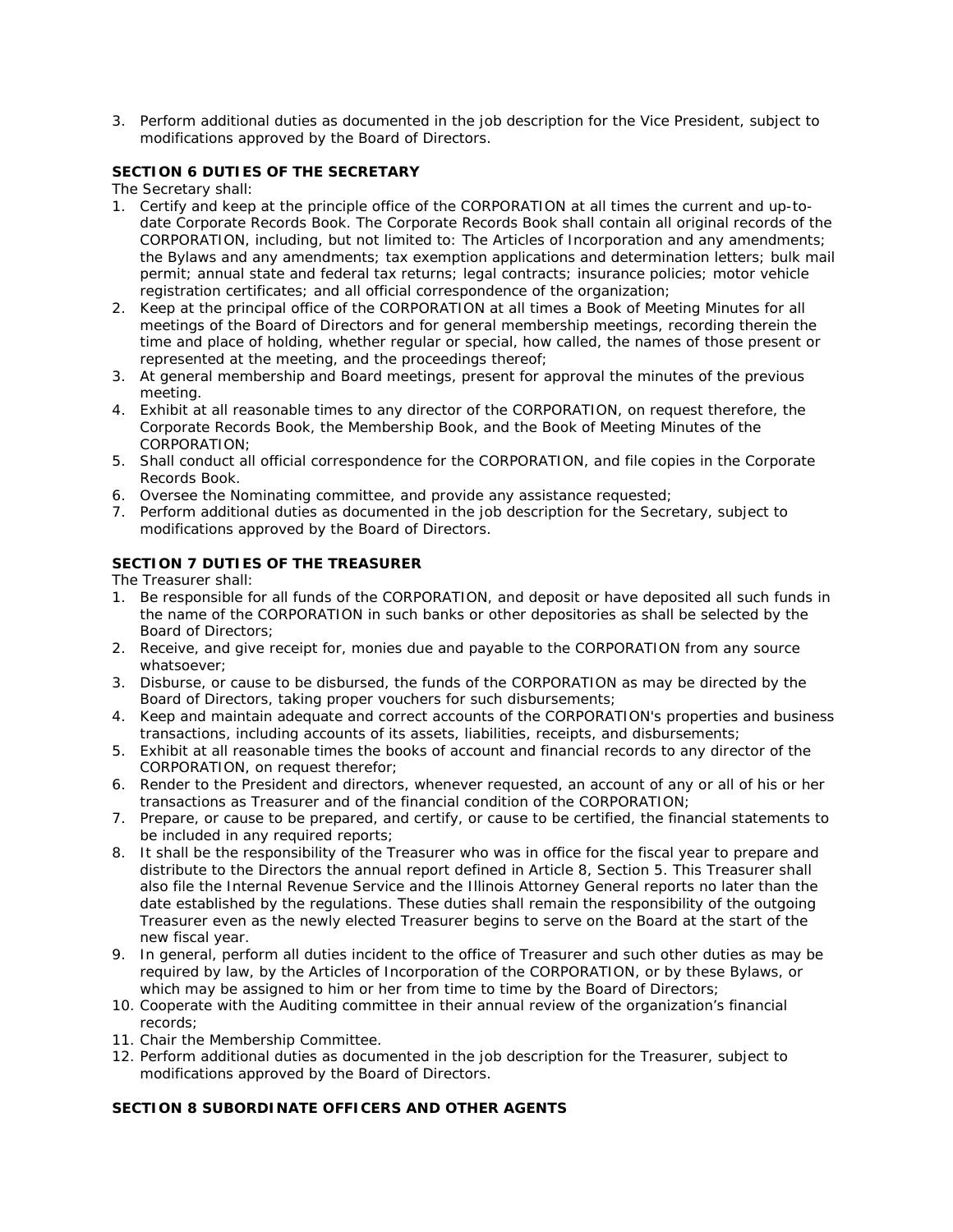The Board of Directors may appoint such other officers or agents from its membership as it may deem desirable, and such officers or agents shall serve such terms, have such authority, and perform such duties as may be prescribed from time to time by the Board of Directors.

# **SECTION 9 TERM OF OFFICE**

- 1. Each director shall hold office of a period of one year.
- 2. An officer may not serve more than three consecutive one-year terms in the same office. This requirement may be waived by a majority vote of the general membership of the corporation if extenuating circumstances are deemed to exist. The term of office for directors shall commence at the start of the fiscal year, and conclude with the ending of the fiscal year.
- 3. The outgoing Treasurer is responsible for preparing and submitting the annual federal and state financial reports for the fiscal year under which he or she served. The outgoing Treasurer shall report to the newly-elected Treasurer until such time when the annual federal and state financial reports and tax statements are completed and filed, at which time the duties of the outgoing Treasurer shall cease.

# **SECTION 10 COMPENSATION**

Officers shall serve without compensation except that they shall be allowed reasonable advancement or reimbursement of expenses incurred in the performance of their regular duties as specified in this Article.

# **ARTICLE 6 COMMITTEES**

# **SECTION 1 TYPES OF COMMITTEES**

There shall be:

- 1. Standing Committees that are appointed for the entire fiscal year, which will include but are not limited to the following operating committees:
	- a. Fundraising
	- b. Student Support
	- c. Events
	- d. Administration
- 2. The chairperson of the Standing Committees will be selected by the group of chairpersons that make up the specific Standing Committee (i.e. all fundraising committee chairs will select representative to chair fundraising standing committee) during the May board meeting.
- 3. An alternate chairperson will be chosen at the May board meeting to represent standing committee in the absence of the original chairperson.
- 4. Select committees that are appointed for a special purpose and duration will be placed under the appropriate standing committee by the Board of Directors. The chairs of the select committees will report to the Standing Committee chair for the purpose of providing information to the Board of Directors.

# **SECTION 2 COMMITTEE MEMBER QUALIFICATIONS**

- 1. All committee chairpersons and committee members must be either active members or associate members in good standing of the CORPORATION.
- 2. Directors may serve as committee chairpersons while retaining their voting rights on the Board of Directors.
- 3. The President shall be ex-officio a member of all committees except the Nominating committee.
- 4. The chairperson shall appoint other qualified members to serve as committee members.

# **SECTION 3 GENERAL POWERS AND RESTRICTIONS**

- 1. A written charter of the responsibilities of each committee shall be prepared by the Board of Directors, and may be amended at any regular or special board meeting.
- 2. No committee shall enter into any contract or incur any indebtedness of financial obligation of any kind, except under the express authorization of the Board of Directors.
- 3. Subject to the approval of the Board of Directors, each committee shall have the power to adopt such rules as may be necessary for the conduct of the work entrusted to it.
- 4. Except as allowed under Article 7, Section 1, all contracts and other obligations of the organization must be approved by a majority of the Board of Directors. Such contracts shall be signed by both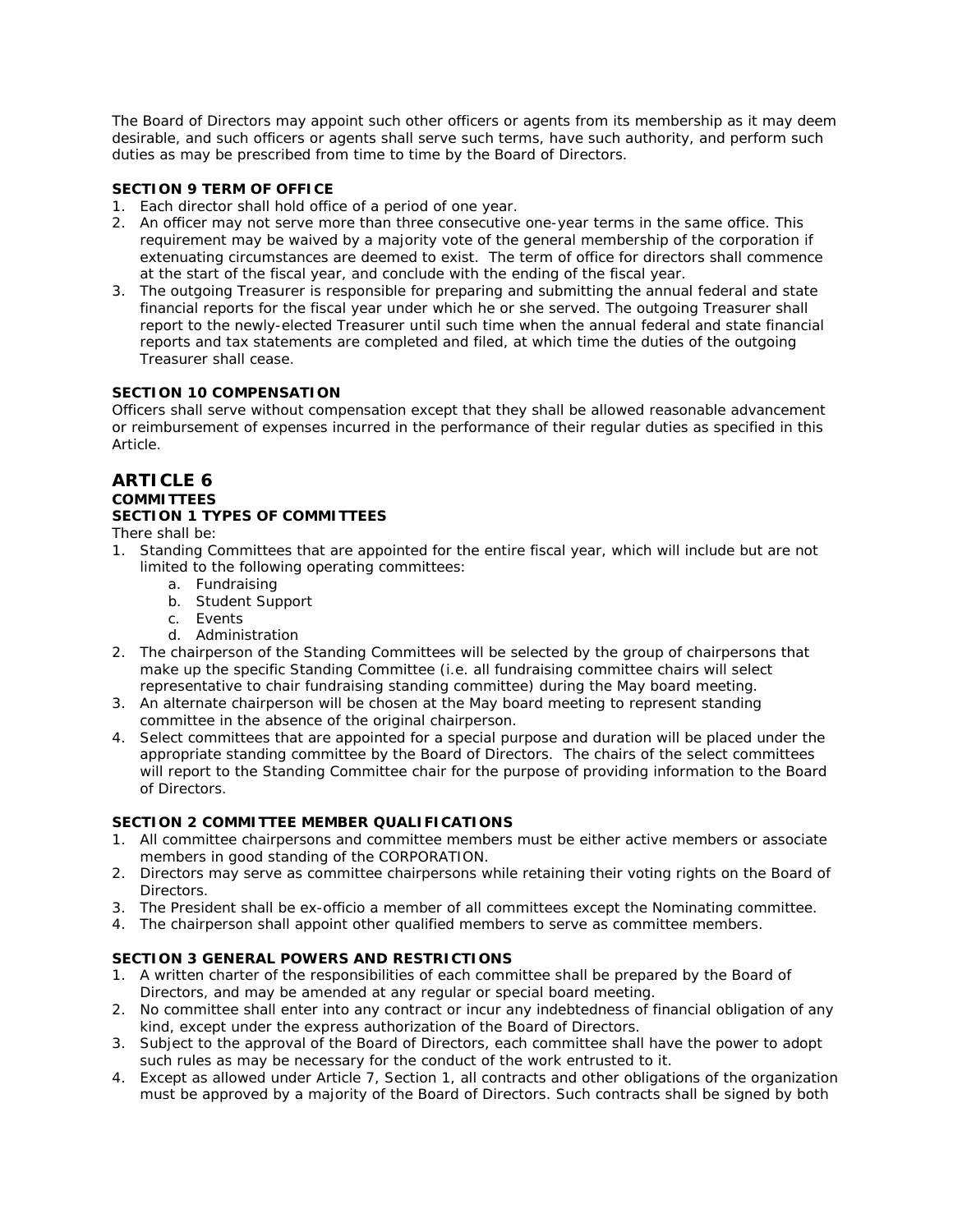the President and Treasurer. The Vice President shall sign for either the President or Treasurer, but not both, in the event either is unavailable.

- 5. Committee chairpersons shall be appointed or removed by the President with the approval of a majority of the Board of Directors.
- 6. Each committee shall have the power to set up sub-committees for carrying on the work under its direction as it may deem necessary.

### **SECTION 4 STANDING COMMITTEES**

- 1. Standing committee chairpersons are chosen by the group of chairpersons within that Standing Committee grouping. The chairpersons' terms of office shall expire at the end of the fiscal year.
- 2. Standing committees shall keep records of committee expenses and procedures, and shall submit an end-of-the-year report to the Board of Directors to aid incoming chairpersons for the following year.
- 3. The Standing Committees shall be:
	- a. The Fundraising Committee. This committee will be made up of the various chairpersons managing all of the fundraising endeavors for the Corporation both for the LHSBPA and the student accounts.
	- b. The Student Support Committee. This committee will be made up of the various chairpersons managing all of the work directly related to the care and well-being of the band students and directors.
	- c. The Event Committee. This committee will be made up of the various chairpersons managing all of the annual events held by the Corporation including, but not limited to Midwest Music Fest, Music Days, Jazz Dinner Dance, and Band Camp.
	- d. Administration Committee. This committee will be made up of the various chairpersons managing all of the administrative work related to the Corporation.

### **SECTION 5 SELECT COMMITTEES**

Selected Committees are appointed for a term of one fiscal year. The select committees are made up of the various events, fundraisers and tasks necessary to support the band program.

### **SECTION 6 OTHER COMMITTEES**

The Board of Directors may at any time appoint such other committees as required.

### **SECTION 7 VACANCIES**

Vacancies in the membership of any committee may be filled by appointments made in the same manner as provided in the case of the original appointments.

### **SECTION 8 QUORUM**

Unless otherwise provided in the resolution of the Board of Directors designating a committee, a majority of the whole committee shall constitute a quorum, and the act of a majority of the members present at a meeting at which a quorum is present shall be the act of the committee.

### **SECTION 9 RULES**

Each committee may adopt rules for its own government consistent with these bylaws or with the rules adopted by the Board of Directors.

### **SECTION 10 INFORMAL ACTION**

The authority of a committee may be exercised without a meeting if a consent in writing, setting forth the action taken, is signed by all of the members entitled to vote.

### **ARTICLE 7 CONTRACTS, INSTRUMENTS, CHECKS, DEPOSITS, AND FUNDS**

# **SECTION 1 EXECUTION OF CONTRACTS AND INSTRUMENTS**

The Board of Directors, except as otherwise provided in these Bylaws, may by resolution authorize any officer or agent of the CORPORATION to enter into any contract or execute and deliver any instrument in the name of and on behalf of the CORPORATION, and such authority may be general or confined to specific instances. Unless so authorized, no officer, agent, or employee shall have any power or authority to bind the CORPORATION by any contract or engagement or to pledge its credit or to render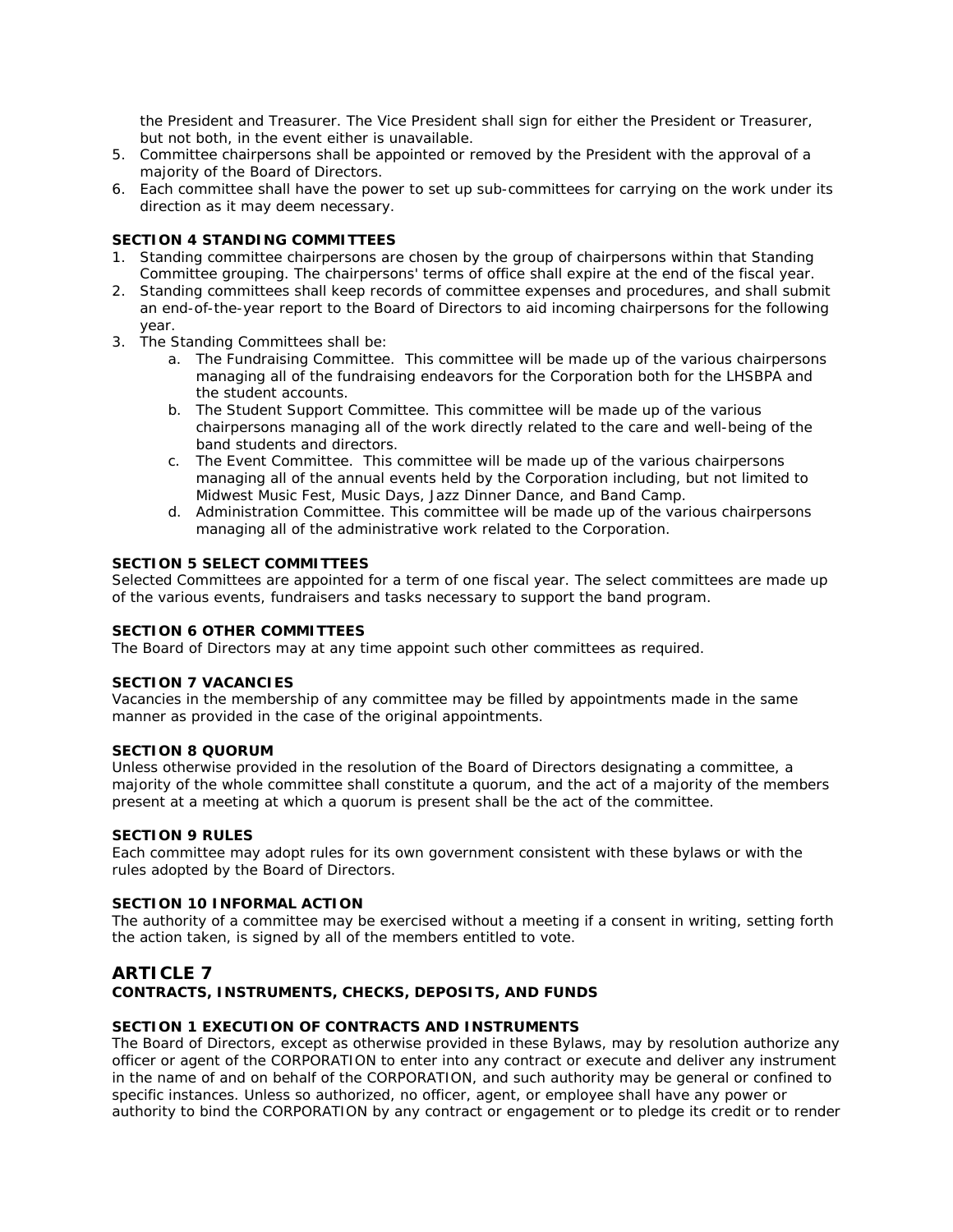it liable monetarily for any purpose or in any amount. All contracts and other legal instruments which bind the CORPORATION must be approved by the Board of Directors, and co-signed by both the President and Treasurer.

# **SECTION 2 CHECKS**

- 1. The primary funds of the organization shall be managed by the Treasurer in an account referred to as the Corporation General Fund. Checks shall be signed by the Treasurer and countersigned by the President. The Vice President or the Secretary may cosign in the event that either the President or Treasurer is unavailable.
- 2. The Board of Directors may authorize additional accounts as needed to facilitate the receipt and disbursement of funds, and may authorize agents as identified in Article 5, Section 8 to administer these checking accounts
- 3. Student accounts shall be managed by the Treasurer or other appointed person.
- 4. All CORPORATION checking accounts shall require two signatures on all checks. Co-officer may not be the two signatures on any transaction.
- 5. An accounting of all financial transaction, including a listing of checks issued each month, shall be presented to the membership at the next General Members meeting. The acceptance of this accounting by voice vote of the members shall constitute secondary approval of all financial transactions.
- 6. The Treasurer shall be an authorized signer for all of the CORPORATION checking accounts.
- 7. Authorized signatures on all Corporation checking accounts shall be reviewed and approved at the start of each fiscal year by the Board of Directors. Authorized signers must be active or associate members in good standing.
- 8. All checkbooks are subject to periodic inspection and audit by the Board of Directors.

# **SECTION 3 DEPOSITS**

All funds of the CORPORATION shall be deposited from time to time to the credit of the CORPORATION in such banks, trust companies, or other depositories as the Board of Directors may select.

# **SECTION 4 GIFTS**

The Board of Directors may accept on behalf of the CORPORATION any contribution, gift, bequest, or devise for the charitable or public purposes of this CORPORATION.

# **SECTION 5 STUDENT ACCOUNTS**

Student accounts are established for each active member family in the PROGRAM.

- 1. Funds are earned by member participation in various approved individual fundraisers and/or direct contributions by members.
- 2. Funds placed into student accounts may only be applied to program-related expenses; they may not be used to pay for school activities not associated with the PROGRAM. Program related expenses include tour travel expenses, band camp, and Bands of America.
- 3. Funds can be carried forward to the following year by band members continuing in the PROGRAM. Any money that is left in a student account when a family leaves the Program will be transferred to the general fund of the CORPORATION and will not be refunded.
- 4. It is the responsibility of students and their families to audit their accounts and resolve any disputes in a timely fashion. All transactions are final at the close of the fiscal year in which they are recorded.
- 5. Accounts are transferable only to another student's account in the same immediate family provided there is no gap in band membership from one sibling to another. A sibling is defined as brother, sister, stepchild or foster child.
- 6. The Board of Directors shall empower an agent or agents as defined in Article 5 Section 8 to serve as the Student Account Administrator. If no agent or agents are appointed the Treasurer shall serve as the Student Account administrator. These agents, operating under the authority and oversight of the Treasurer, shall execute all transactions and maintain student account balances.
- 7. Student account administrators have the right to debit student accounts for any financial obligations defined in the annual Band Family registration papers.

# **ARTICLE 8 CORPORATE BOOKS AND RECORDS**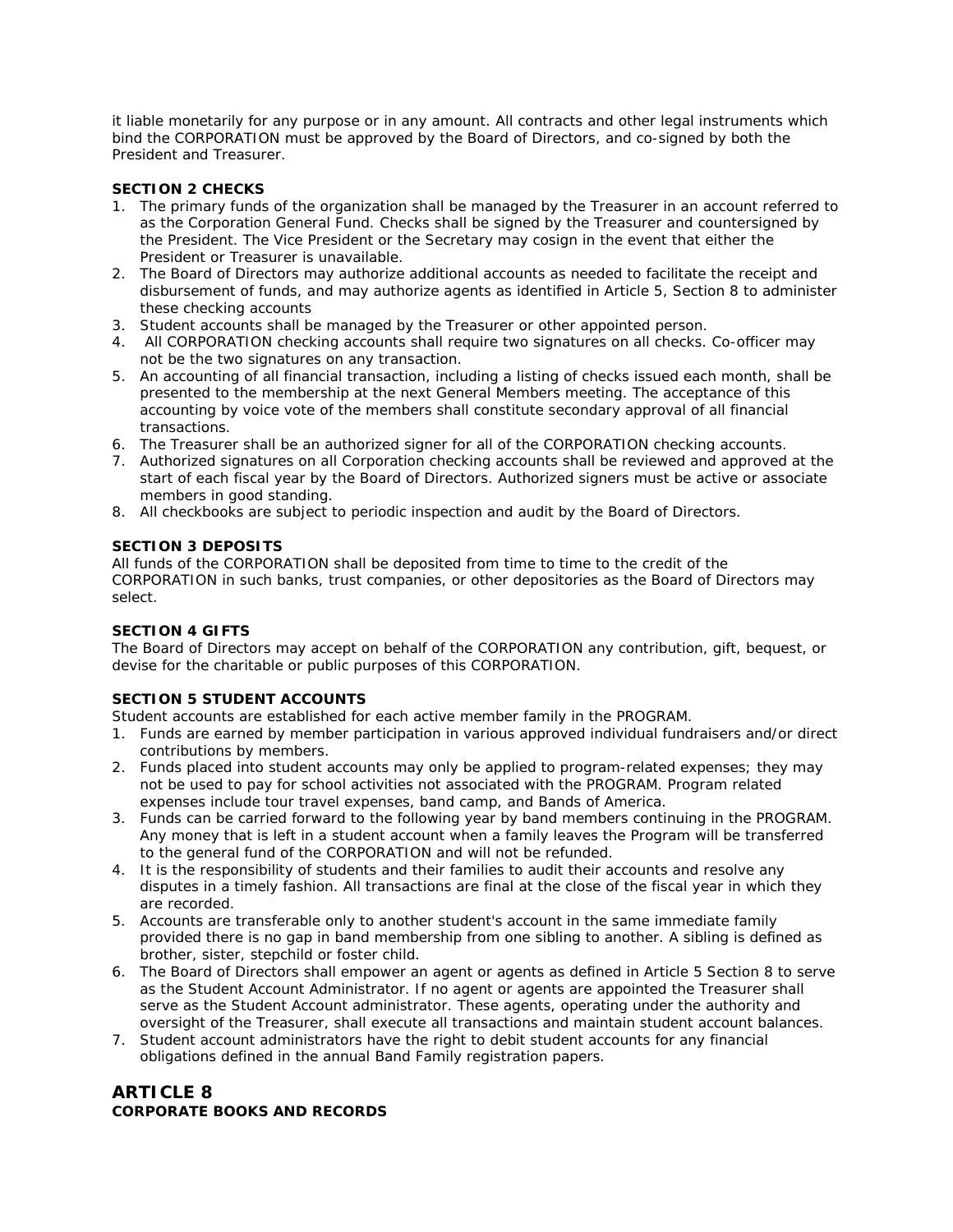# **SECTION 1 MAINTENANCE OF CORPORATE RECORDS**

The CORPORATION shall keep at its principal office:

- 1. Minutes of all meetings of directors, committees of the board and, if this CORPORATION has members, of all meetings of members, indicating the time and place of holding such meetings, whether regular or special, how called, the notice given, and the names of those present and the proceedings thereof;
- 2. Adequate and correct books and records of account, including, but not limited to: accounts of its properties and business transactions and accounts of its assets, liabilities, receipts, disbursements; contracts; insurance policies; and motor vehicle registrations;
- 3. The most recent annual reports, federal and state tax returns, and tax exempt determination letters;
- 4. A record of its members, if any, indicating their names and addresses and, if applicable, the class of membership held by each member and the termination date of any membership;
- 5. A copy of the CORPORATION's Articles of Incorporation and Bylaws as amended to date, which shall be open to inspection by the members, if any, of the CORPORATION at all reasonable times during office hours.

# **SECTION 2 DIRECTORS' INSPECTION RIGHTS**

Every director shall have the absolute right at any reasonable time to inspect and copy all books, records and documents of every kind and to inspect the physical properties of the CORPORATION.

# **SECTION 3 MEMBERS' INSPECTION RIGHTS**

Each and every member shall have the following inspection rights, for a purpose reasonably related to such person's interest as a member:

To inspect at any reasonable time the books, records, or minutes of proceedings of the members or of the board or committees of the board, upon written demand on the CORPORATION by the member, for a purpose reasonably related to such person's interests as a member.

# **SECTION 4 RIGHT TO COPY AND MAKE EXTRACTS**

Any inspection under the provisions of this Article may be made in person or by agent or attorney and the right to inspection includes the right to copy and make extracts.

# **SECTION 5 ANNUAL REPORT**

As stipulated by the Illinois General Not for Profit Corporation Act, the board shall cause an annual report to be furnished not later than one hundred and twenty (120) days after the close of the CORPORATION's fiscal year to all directors of the CORPORATION and to any member who request it in writing, which report shall contain the following information in appropriate detail:

- 1. The assets and liabilities, including the trust funds, of the CORPORATION as of the end of the fiscal year;
	- a. The principal changes in assets and liabilities, including trust funds, during the fiscal year;
	- b. The revenue or receipts of the CORPORATION, both unrestricted and restricted to particular purposes, for the fiscal year;
	- c. The expenses or disbursements of the CORPORATION, for both general and restricted purposes, during the fiscal year;
- 2. The annual report shall be accompanied by any report thereon of independent accountants, or, if there is no such report, the certificate of an authorized officer of the CORPORATION that such statements were prepared without audit from the books and records of the CORPORATION.

# **ARTICLE 9 FISCAL YEAR SECTION 1 FISCAL YEAR OF THE CORPORATION**

The fiscal year of the CORPORATION shall begin on July 1 and end on the following June 30.

**ARTICLE 10 DUES SECTION 1 ANNUAL DUES**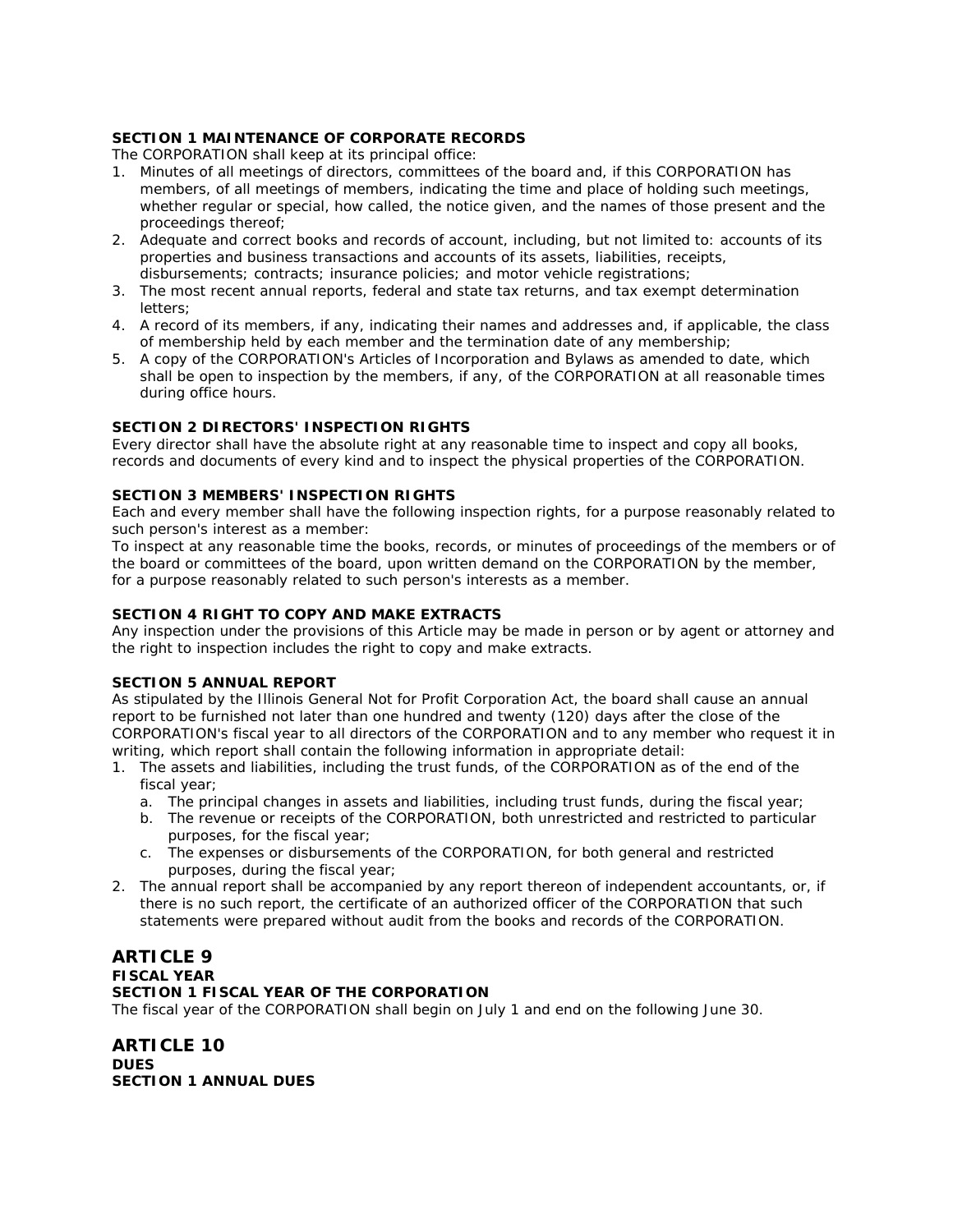The Board of Directors may determine from time to time the amount of initiation fee, if any, and annual dues payable to the CORPORATION by members of each class.

### **SECTION 2 PAYMENT OF DUES**

Fees shall be payable in advance on the first meeting of each new fiscal year. This usually occurs in August

### **SECTION 3 DEFAULT AND TERMINATION OF MEMBERSHIP**

When any member of any class shall be in defaulting the payment of fees for a period of 1 month from the beginning of any period for which such dues become payable, his or her membership may thereupon be terminated by the Board of Directors in the manner provided in Article 2 of these bylaws. The Board of Directors my determine other means of paying fees on a case by case basis. **ARTICLE 11**

### **SEAL**

### **SECTION 1 CORPORATE SEAL**

The corporate seal shall have inscribed thereon the name of the CORPORATION and the words "Corporate Seal, Illinois". The seal may be used by causing it or a facsimile thereof to be impressed or affixed or in any other manner reproduced, provided that the affixing of the corporate seal to an instrument shall not give the instrument additional force or effect, or change the construction thereof, and the use of the corporate seal is not mandatory.

# **ARTICLE 12 WAIVER OF NOTICE**

Whenever any notice is required to be given under the provisions of the General Not for Profit Corporation Act of Illinois or under provisions of the Articles of Incorporation or the bylaws of the CORPORATION, a waiver thereof in writing, signed by the person or persons entitled to such notice, whether before or after the time stated therein, shall be deemed equivalent to giving of such notice. Attendance at any meeting shall constitute waiver of notice thereof unless the person at the meeting objects to the holding of the meeting because proper notice was not given.

# **ARTICLE 13 INDEMNIFICATION OF OFFICERS, DIRECTORS,**

### **EMPLOYEES AND AGENTS**

1. ACTION IN GOOD FAITH NECESSARY. The Corporation shall indemnify any person who was or is a party or is threatened to be made a party to any threatened, pending or completed action, suit or proceeding, whether civil, criminal, administrative or investigative (other than an action by or in the right of the Corporation) by reason of the fact that he or she is or was a director, officer, employee or agent of the Corporation, partnership, joint venture, trust or other enterprise, against expenses (including attorneys' fees), judgments, fines and amounts in such action, suit or proceeding if he or she acted in good faith and in a manner he or she reasonably believed to be in or not opposed to the best interests of the Corporation, and, with respect to any criminal action or proceeding, had no reasonable cause to believe his conduct was unlawful. The termination of any action, suit or proceeding by judgment or settlement, conviction or upon a plea of nolo contenders or its equivalent, shall not, of itself, create a presumption that the person did not act in good faith and in a manner which he or she reasonably believed to be in or not opposed to the best interest of the Corporation, and with respect to any criminal action or proceeding, had reasonable cause to believe that his conduct was unlawful.

2. NO INDEMNIFICATION FOR NEGLIGENCE OR MISCONDUCT. The Corporation shall indemnify any person who was or is a party or is threatened to be made a party to any threatened, pending or completed action or suit by or in the right of the Corporation to procure a judgment in its favor by reason of the fact that he or she is or was a director, officer, employee or agent of the Corporation, or is or was serving at the request of the Corporation as a director, officer, employee or agent of another corporation, partnership, joint venture, trust or other enterprise against expenses (including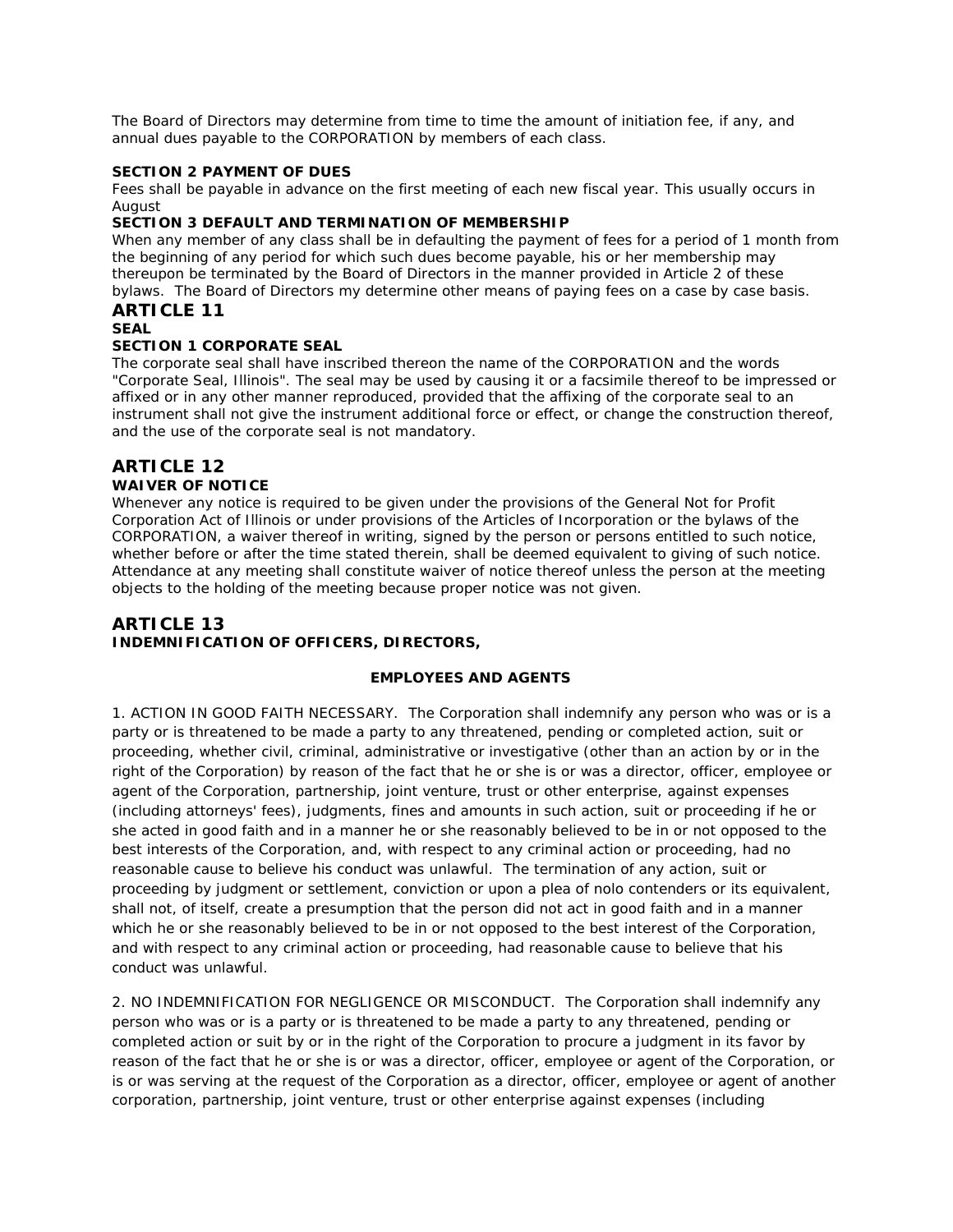attorneys, fees) actually and reasonably incurred by him in connection with the defense or settlement of such action or suit if he or she acted in good faith and in a manner he or she reasonably believed to be in or not opposed to the best interests of the Corporation and except that no indemnification shall be made in respect of any claim, issue or matter as to which such person shall have been adjudged to be liable for negligence or misconduct in the performance of his duty to the Corporation unless and shall determine upon application that despite the adjudication of liability but in view of all the circumstances of the case, such person is fairly and reasonably entitled to indemnity for such expenses which the court shall deem proper.

3. AMOUNT OF INDEMNIFICATION. To the extent that a director, officer, employee or agent of a corporation has been successful on the merits or otherwise in defense of any action, suit or proceeding referred to in Sections 1 and 2, or in defense of any claim, issue or matter therein, he or she shall be indemnified against expenses (including attorneys, fees) actually and reasonably incurred by him in connection therewith.

4. AUTHORIZATION NECESSARY. Any indemnification under Sections 1 and 2 (unless ordered by a court) shall be made by the Corporation only as authorized in the specific case upon a determination that indemnification of the director, officer, employee or agent is proper in the circumstances because he or she has met the applicable standard of conduct set forth in Sections 1 and 2. Such determination shall be made (a) by the Board of Directors by a majority vote of a quorum consisting of directors who were not parties to such action, suit or proceeding, or (b) if such a quorum is not objectionable, or, even if obtainable, a quorum of disinterested directors so directs, by independent legal counsel in a written opinion.

5. NOT EXCLUSIVE. The indemnification provided by this article shall not be deemed exclusive of any other rights to which those indemnified may be entitled under any contract, agreement or otherwise, both as to action in his official capacity and as to action in another capacity while holding such office, and shall continue as to a person who has ceased to be a director, officer, employee or agent and shall inure to the benefit of the heirs, executors, and administrators of such a person.

6. INSURANCE. The Corporation shall have power to purchase and maintain insurance on behalf of any person who is or was a director, officer, employee or agent of the Corporation, or is or was serving at the request of the Corporation as a director, officer, employee or agent of another corporation, partnership, joint venture, trust or other enterprise against any liability asserted against him and incurred by him in any such capacity, or arising out of his status as such, whether or not the Corporation would have the power to indemnify him against such liability under the provisions of this article.

### **ARTICLE 14 AMENDMENT OF BYLAWS SECTION 1 AMENDMENT**

Subject to any provision of law applicable to the amendment of Bylaws of public benefit nonprofit corporations, these Bylaws, or any of them, may be altered, amended, or repealed and new Bylaws adopted at any regular general membership meeting provided that: (a) Proposed changes must be submitted in writing to the Board. (b) Changes must be approved by a three-fourths (3/4) vote of the directors present and voting at a regular scheduled meeting of the Board of Directors. (c) Changes must be approved by a majority of those members present at any regular meeting of the CORPORATION, provided notice of the proposed amendment shall be given at the previous regular meeting at which the amendment is to be acted upon or written notice shall be mailed to each member not less than ten (10) days prior to the meeting at which the amendment is to be acted upon.

# **ARTICLE 15**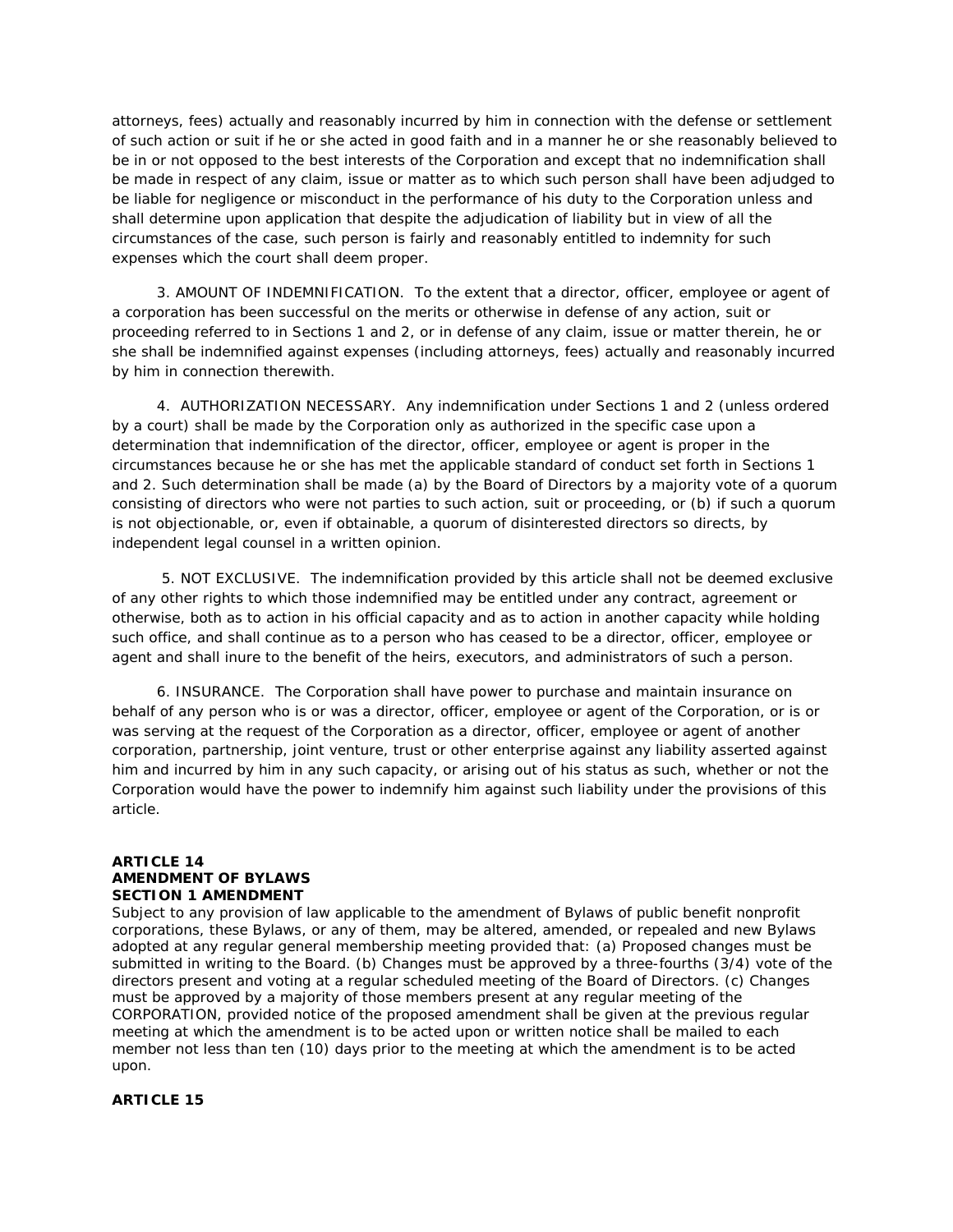# **PROHIBITION AGAINST SHARING CORPORATE PROFITS AND ASSETS**

# **SECTION 1 PROHIBITION AGAINST SHARING CORPORATE PROFITS AND ASSETS**

No member, director, officer, or other person connected with this CORPORATION, or any private individual, shall receive at any time any of the net earnings or pecuniary profit from the operations of the CORPORATION, and no such person or persons shall be entitled to share in the distribution of, and shall not receive, any of the corporate assets on dissolution of the CORPORATION. All members, if any, of the CORPORATION shall be deemed to have expressly consented and agreed that on such dissolution or winding up of the affairs of the CORPORATION, whether voluntarily or involuntarily, the assets of the CORPORATION, after all debts have been satisfied, shall be distributed as required by the Articles of Incorporation of this CORPORATION and not otherwise.

# **CERTIFICATE**

This is to certify that the foregoing is a true and correct copy of the Bylaws of the Lemont Band Parents Corporations, and that such Bylaws were duly adopted by the Board of Directors and members of the Lemont High School Band Parents Corporation on the date set forth below. Dated: \_\_\_\_\_\_\_\_\_\_ \_\_\_\_\_\_\_\_\_\_\_\_\_\_\_\_\_\_\_\_\_\_\_\_\_\_\_\_\_\_\_\_, Secretary

#### **APPENDIX 1 CONFLICTS OF INTEREST POLICY SECTION 1 PURPOSE**

The purpose of the conflicts of interest policy is to protect the Corporation's interests when it is contemplating entering into a transaction or arrangement that might benefit the private interest of an officer or director. This policy is intended to supplement but not replace any applicable state laws governing conflicts of interest applicable to nonprofit and charitable corporations.

# **SECTION 2 DEFINITIONS**

- 1. Interested Person Any director, officer, or member of a committee with board delegated powers who has a direct financial interest, as defined below, is an interested person.
- 2. Financial Interest A person has a financial interest if the person has directly, or indirectly, through business, investment, or family: an ownership or investment interest in any entity with which the Corporation has a transaction or arrangement, or
- 3. A compensation arrangement with any entity or individual with which the Corporation has a transaction or arrangement, or
- 4. A potential ownership or investment interest in, or compensation arrangement with, any entity or individual with which the Corporation is negotiating a transaction or arrangement. Compensation includes direct or indirect remuneration as well as gifts or favors that are substantial in nature.
- 5. A financial interest is not necessarily a conflict of interest. Under Section 3, Paragraph 2 of this policy, a person who has a financial interest may have a conflict of interest only if the appropriate board decides that a conflict of interest exists.

# **SECTION 3 PROCEDURES**

# 1. Duty to Disclose

In connection with any actual or possible conflicts of interest, an interested person must disclose the existence of his or her financial interest and must be given the opportunity to disclose all material facts to the directors and members of committees with board delegated powers considering the proposed transaction or arrangement.

- 2. Determining Whether a Conflict of Interest Exists After disclosure of the financial interest and all material facts, and after any discussion with the interested person, he/she shall leave the board meeting while the determination of a conflict of interest is discussed and voted upon. The remaining board members shall decide if a conflict of interest exists.
- 3. Procedures for Addressing the Conflict of Interest
	- a. An interested person may make a presentation at the board meeting, but after such presentation, he/she shall leave the meeting during the discussion of, and the vote on, the transaction or arrangement that results in the conflict of interest.
	- b. The chairperson of the board shall, if appropriate, appoint a disinterested person or committee to investigate alternatives to the proposed transaction or arrangement.